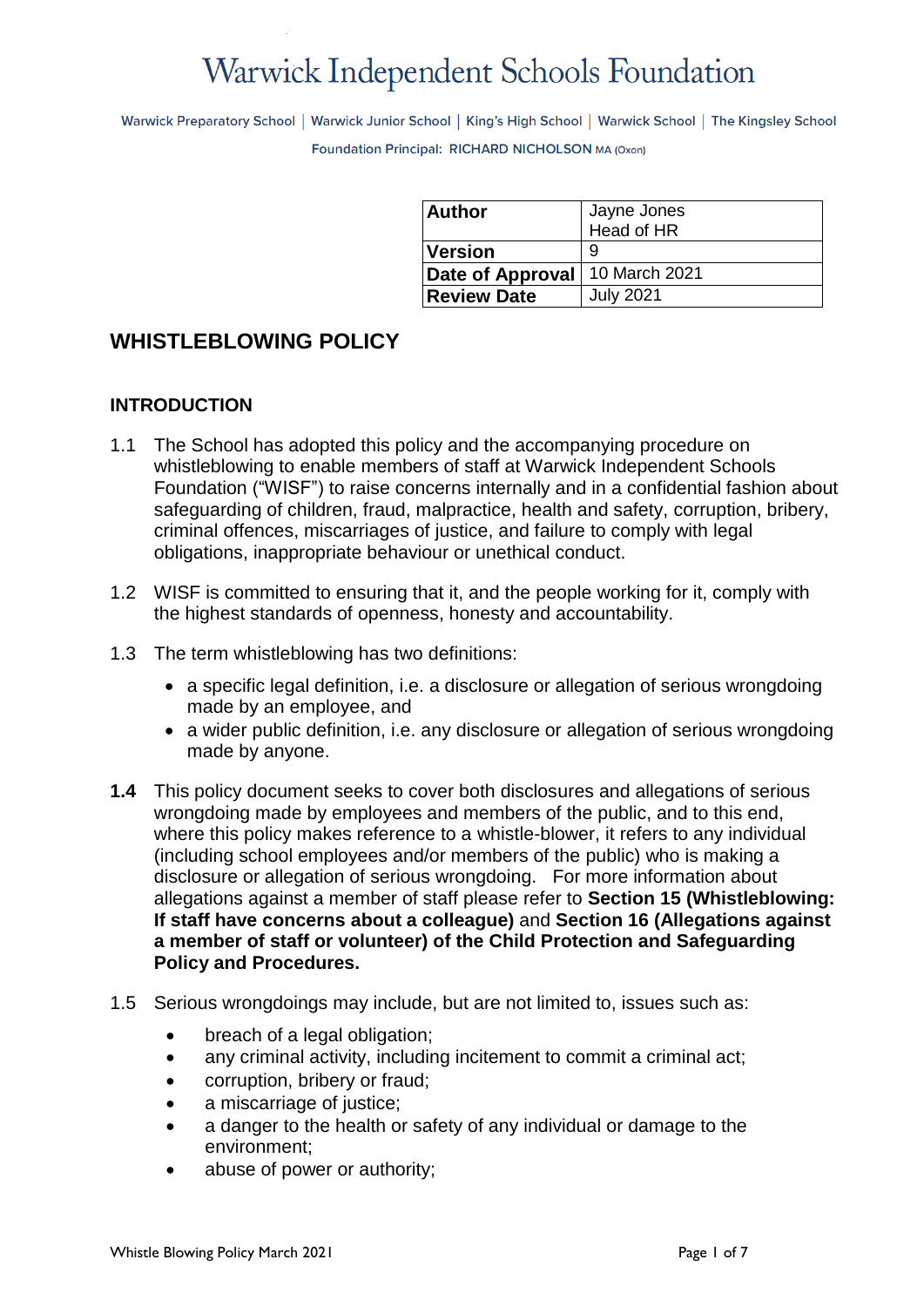- failure to comply with professional standards, school policies or codes of practice/conduct;
- 1.6 Serious wrongdoings may be committed by any of the following, or may result from their actions:
	- employees;
	- Foundation Governors and/or
	- contractors, agency staff, suppliers or consultants of the Foundation or School in the course of their work.
- 1.7 WISF will investigate any allegations made by any individual, irrespective of whether that individual is an employee, supply teacher, a worker for a contractor or a member of the public and, where appropriate, take action.

# **2. ELEMENTS OF THE POLICY**

- 2.1 In accordance with Lord Nolan's Second Report of the Committee on Standards in Public Life, WISF's policy on whistleblowing is intended to demonstrate that the Foundation and the Schools:
	- a) will not tolerate malpractice;
	- b) respects the confidentiality of staff raising concerns and will provide procedures to maintain confidentiality so far as is consistent with progressing the issues effectively;
	- c) will provide the opportunity to raise concerns outside of the normal line management structure where this is appropriate;
	- d) will invoke the Foundation's disciplinary policy and procedure in the case of false, malicious, vexatious or frivolous allegations;
	- e) will provide a clear and simple procedure for raising concerns, which is accessible to all members of staff.

# **3. PROCEDURE**

- 3.1 This procedure is not designed to be used:
	- a) for raising or reconsideration of matters that come under existing internal WISF procedures e.g. Grievance, Disciplinary, Capability or WISF's general complaints procedure; or
	- b) for allegations that fall within the scope of specific procedures (for example child protection and allegations of abuse against staff) which will normally be referred for consideration under the relevant procedure, unless the employee has good reason to believe that the procedure is not being followed or will not be followed effectively; or
	- c) as an appeal process from any complaint or grievance handled under any of the above procedures.
- 3.2 This procedure is in place to enable members of staff to express a legitimate concern regarding suspected malpractice within the School(s) or WISF as a whole.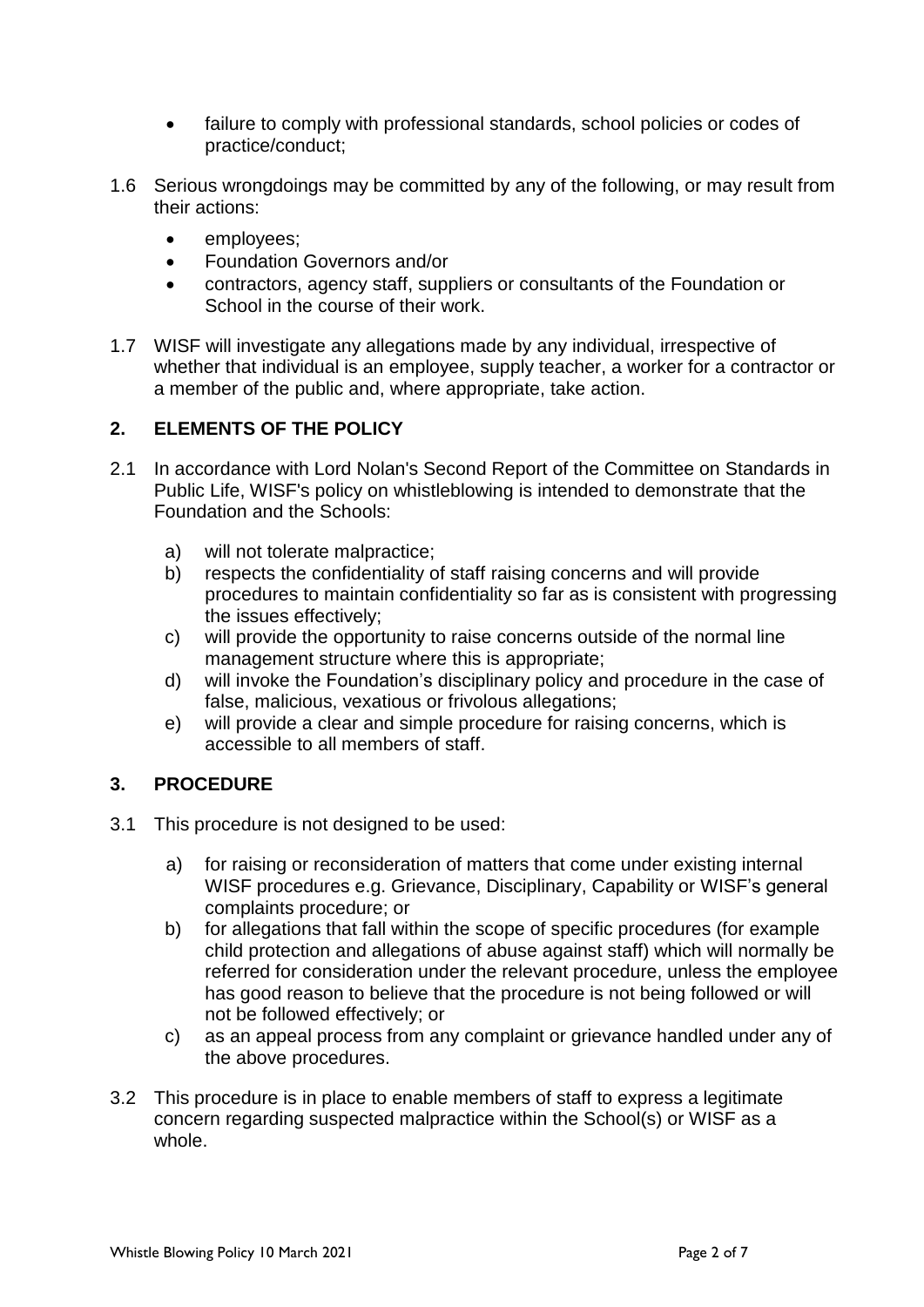- 3.3 Malpractice is not easily defined but it includes: allegations of fraud, financial irregularities, bribery, corruption, bribery, dishonesty, acting contrary to the staff code of ethics, criminal activities, or failing to comply with a legal obligation, a miscarriage of justice, or creating or ignoring a serious risk to health, safety or the environment.
- 3.4 As a result of this procedure, should the disclosure prove to be well-founded, the individuals responsible for such serious wrongdoing will be held accountable for their actions.

## **4. CONFIDENTIALITY**

- 4.1 Individuals who wish to raise a concern under this procedure are entitled to have the matter treated confidentially and their name will not be disclosed to the alleged perpetrator of malpractice without their prior approval.
- 4.2 It may be appropriate, in order to preserve confidentiality, for concerns to be raised verbally rather than in writing, although members of staff are encouraged to express their concern in writing wherever possible.
- 4.3 If there is evidence of criminal activity, then the Police will in all cases be informed.
- 4.4 Despite the intentions stated above, there are situations where, due to the circumstances of the alleged serious wrongdoing, it is impossible to avoid disclosing information identifying any whistle-blower. In these circumstances, the School/Foundation will consult with the whistle-blower prior to the disclosure taking place and offer support.

#### **5. HOW TO REPORT AN ACTUAL OR SUSPECTED SERIOUS WRONGDOING?**

5.1 A person who wishes to report any suspected serious wrongdoing to the School/Foundation should contact the Principal, the relevant Head or (for Shared Services staff on the Myton Road campus), the Director of Operations, making clear in the title of the email/letter that it refers to a "Whistleblowing" concern. Contact details are listed below:

| School         | Report to:            | Email/telephone number            |
|----------------|-----------------------|-----------------------------------|
| Foundation     | Richard               | r.nicholson@warwickschools.co.uk  |
| Principal      | <b>Nicholson</b>      | Tel: 01926 735492                 |
|                |                       |                                   |
| Foundation     | Arnold Flanagan,      | a.flanaga@warwickschools.co.uk    |
| Office         | Director of           | Tel: 01926 735472                 |
|                | Operations            |                                   |
| <b>Warwick</b> | James Barker,         | j.barker@warwickschool.org        |
| School         | <b>Head Master</b>    | Tel: 01926 776411                 |
| King's High    | <b>Stephen Burley</b> | s.burley@kingshighwarwick.co.uk   |
| School         | <b>Head Master</b>    | Tel: 01926 494485                 |
|                |                       |                                   |
| Kingsley       | Christina             | c.mccullough@kingsleyschool.co.uk |
| School         | McCullough            | Tel: 01926 425127                 |
|                | <b>Head Mistress</b>  |                                   |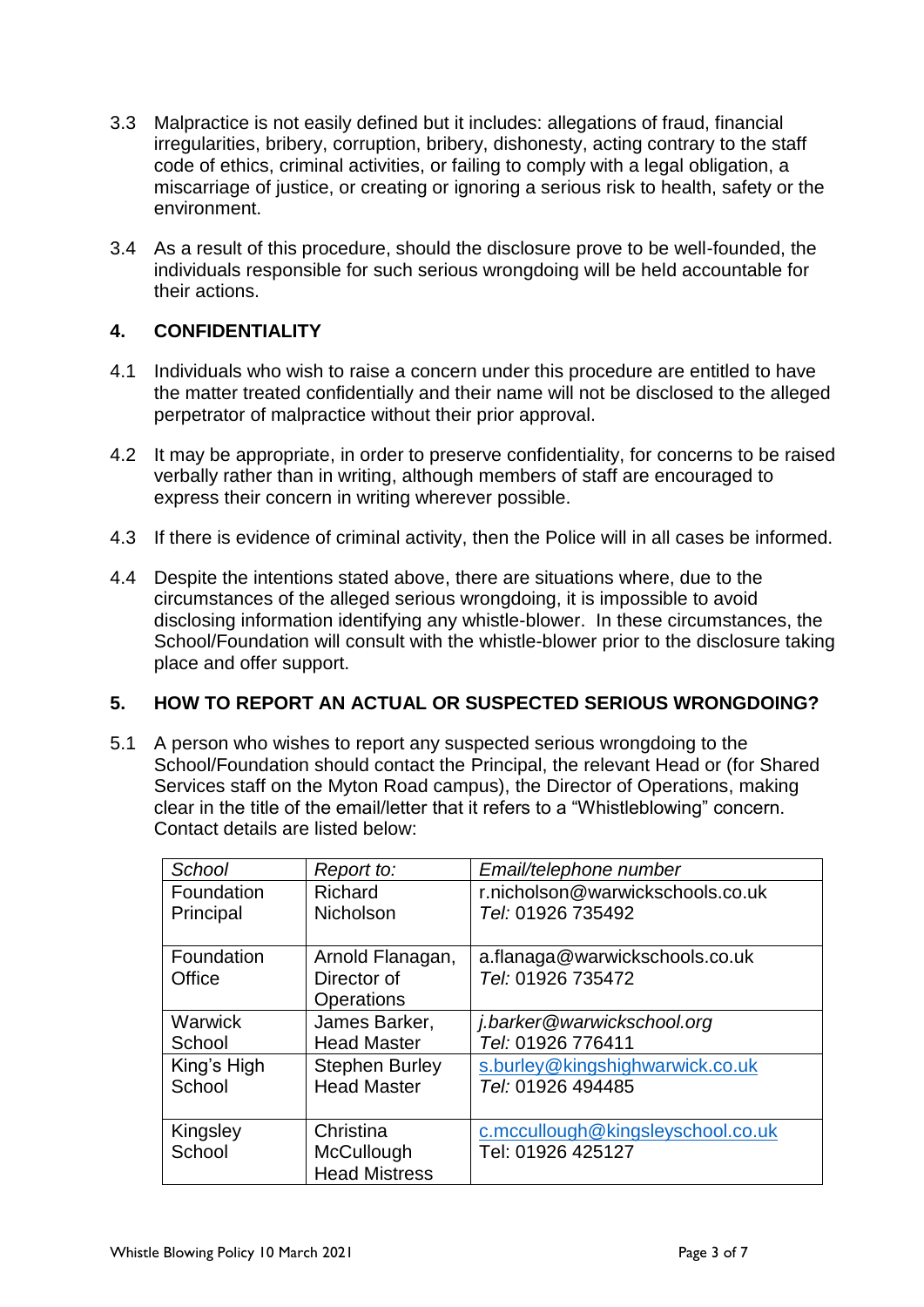| <b>Warwick Prep</b> | Hellen                         | h.dodsworth@warwickprep.com |
|---------------------|--------------------------------|-----------------------------|
| School              | Dodsworth,                     | Tel: 01926 491545           |
|                     | Headmistress                   |                             |
|                     | Warwick Junior   Andrew Hymer, | a.hymer@warwickschool.org   |
| School              | Headmaster                     | Tel: 01926 776418           |

5.2 Employees are also entitled to make a Protected Disclosure through their manager, if they feel confident in approaching their manager to report a concern or allegation of serious wrongdoing that falls under this policy.

The manager must follow the obligation of confidentiality, but must, as soon as possible, and no later than 2 working days after receiving the Protected Disclosure, log the disclosure, and then confirm to the employee concerned, in writing or email, that this matter has been recorded.

- 5.3 In the event that an employee does not feel comfortable in making a disclosure to the School/Foundation, please refer to Section 7 for further information.
- 5.4 The following information should be given:
	- Name (unless they wish to be anonymous)
	- Contact details (unless they wish to be anonymous)
	- Who has committed the alleged serious wrongdoing?
	- What is the nature of the alleged serious wrongdoing?
	- Is the person making a disclosure employed by the Foundation?
	- If not, do you know who they work for? (If so which who is their employer)?
	- Is the person a member of the public?

#### **6. THE INVESTIGATION**

- 6.1 Any concern raised will be investigated thoroughly and in a timely manner, and appropriate corrective action will be pursued.
- 6.2 WISF will write to the person making the disclosure to confirm:
	- who will be handling the disclosure,
	- how that person can be contacted,
	- what action is likely to be taken, and
	- when the employee or worker might expect to hear the outcome of the disclosure.
- 6.3 A further written communication will normally be sent within another ten working days to summarise progress to date. If the matter has not been resolved during that time, the letter will include an estimate of how long it is likely to be before a full response can be provided.
- 6.4 The member of staff making the allegation will be kept informed of progress and, whenever possible and subject to third party rights, will be informed of the resolution.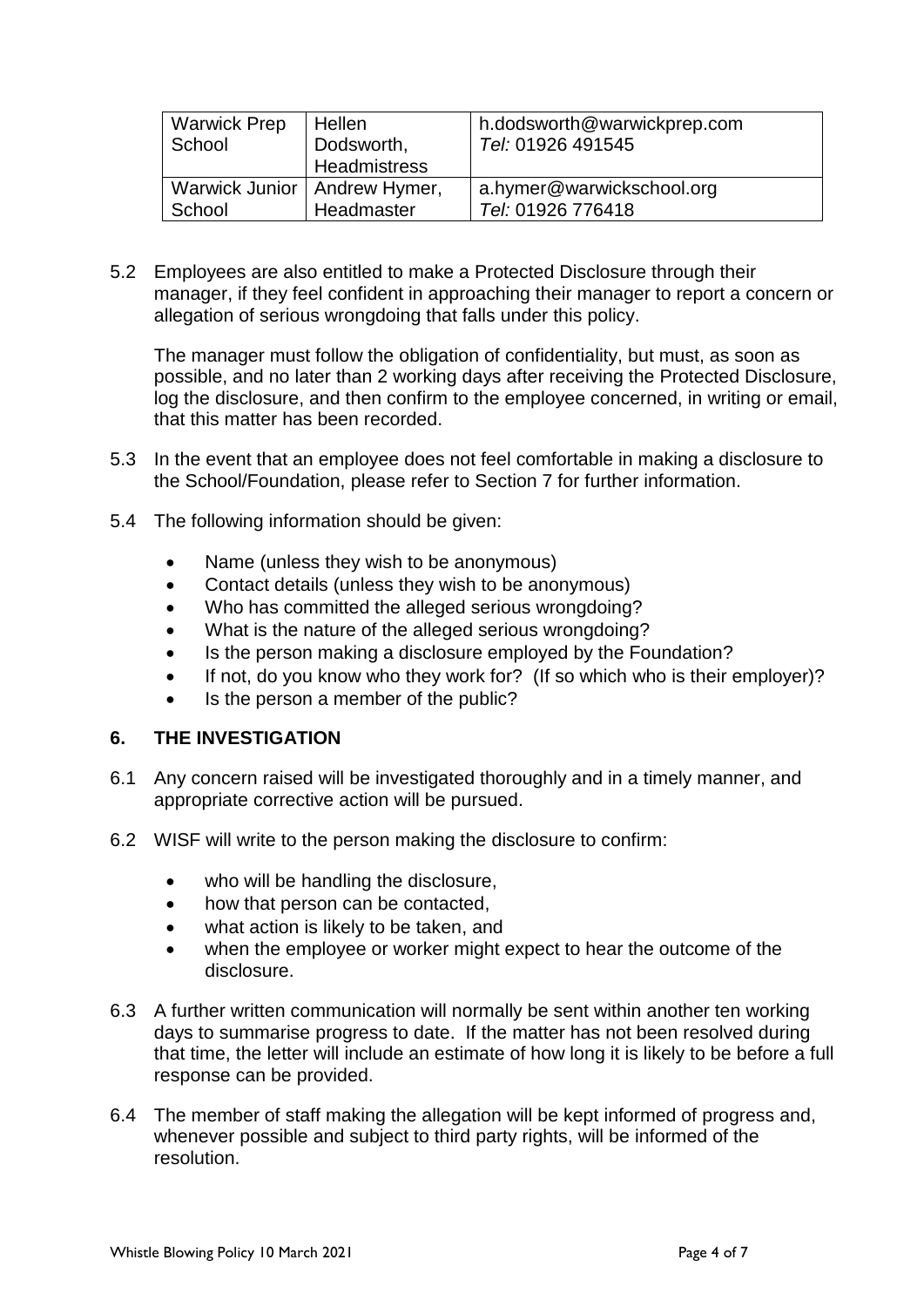- 6.5 However, there are situations where WISF is legally required to investigate, under separate procedures, without the consent of the whistle-blower, such as investigating allegations of ill-treatment or abuse of children (safeguarding). In these circumstances, WISF will, wherever possible, advise the whistle-blower that the disclosure will be investigated under another process, but there may be situations where it is not appropriate to disclose the existence of these investigations.
- 6.6 When the disclosure is considered to come under the Whistleblowing Policy, and WISF has assigned an investigator, he/she will normally contact the whistle-blower within a further 10 working days, to advise them of the following:
	- a) the name of the investigator appointed to undertake the investigation;
	- b) the arrangements for confidentiality;
	- c) how the person making the disclosure will be expected to contribute to the investigation;
	- d) the outcome of any discussions which may have taken place over anonymity;
	- e) an estimate of how long the investigation is likely to take;
	- f) the right of an employee to representation by a recognised trade union or work colleague at any meeting; or the right of any non-employee to seek support and representation at any meeting.
- 6.7 The use of this whistleblowing process does not automatically amount to acceptance by WISF that the information provided is necessarily a qualifying disclosure.
- 6.8 For monitoring purposes, the Foundation keeps a list of communications received from people using this whistleblowing process. This information is used for monitoring purposes and to detect if there are areas where there is a high incidence of alleged serious wrongdoing
- 6.9 A member of staff who is not satisfied that their concern is being properly dealt with will has a right to raise it in confidence to the Principle or the Foundation Governors.

# **7. EXTERNAL PROCEDURES**

- 7.1 All staff, supply staff and volunteers should feel able to raise concerns about poor or unsafe practice in relation to safeguarding, in the knowledge that these concerns will be taken seriously by the School/Foundation's senior management. However, if the member of staff feels unable to raise an issue or that their genuine concerns are not being addressed then other whistleblowing channels may be open to them.
	- General guidance can be found at- <https://www.gov.uk/whistleblowing>

• The NSPCC's whistleblowing helpline is available for staff who do not feel able to raise concerns regarding child protection failures internally or have concerns about the way a concern is being handled by their School. Staff can call: 0800 028 0285 – line is available from 8:00 AM to 8:00 PM, Monday to Friday and Email: [help@nspcc.org.uk](mailto:help@nspcc.org.uk)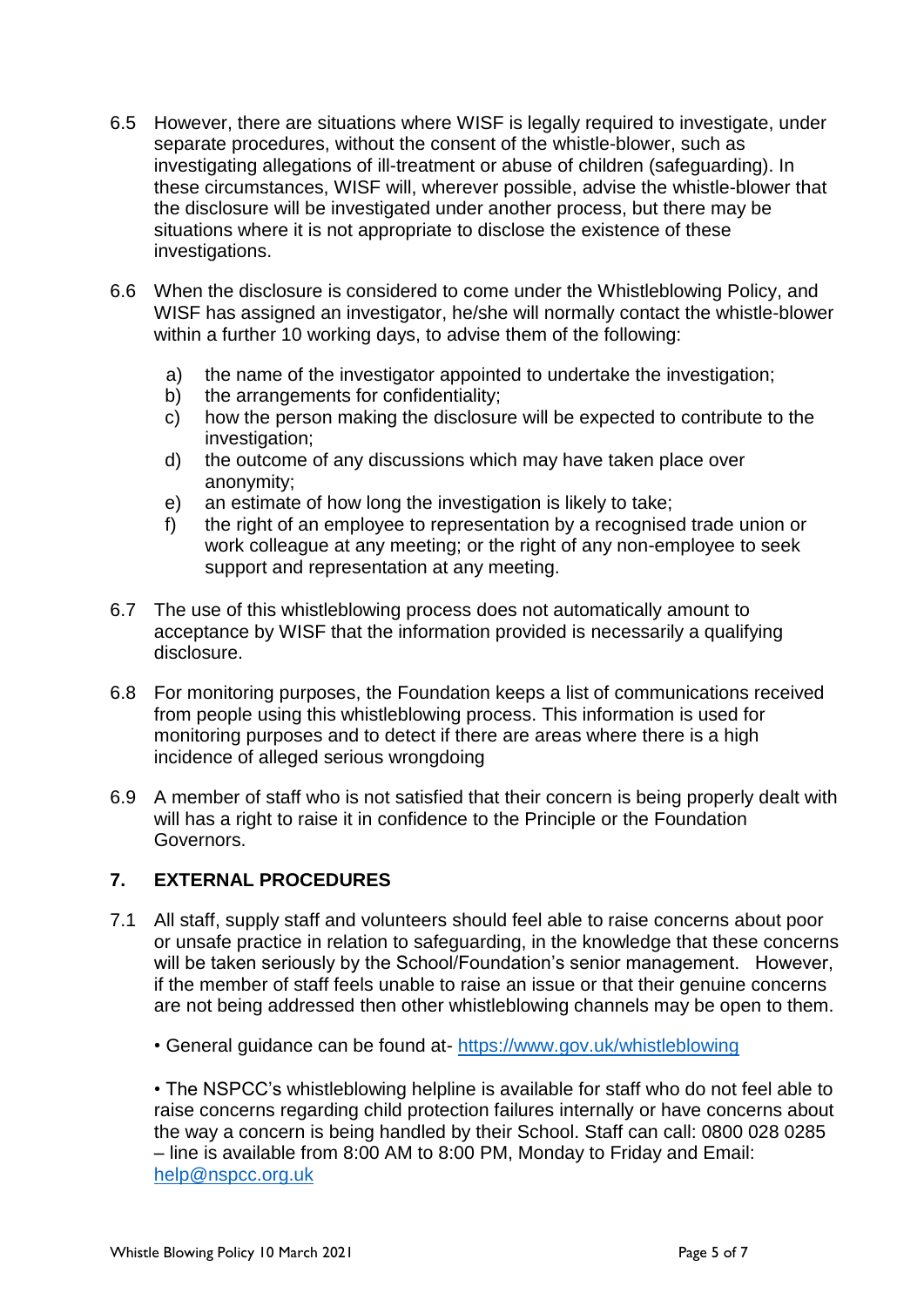- Alternatively, staff can write to: NSPCC, Weston House, 42 Curtain Road, London, EC2A 3NH.
- 7.2 Where all internal procedures have been exhausted, a member of staff has a right of access to an external person/body. This may include (depending on the subject matter of the disclosure) HMRC, the Audit Commission, the Health and Safety Executive and/or the Local Authority Designated Officer (where the disclosure relates to a child protection issue).
- 7.3 It should be noted that under the Public Interest Disclosure Act 1998, there are circumstances where a member of staff may be entitled to raise a concern directly with an external body where the individual reasonably believes:
	- a) that exceptionally serious circumstances justify it;
	- b) that WISF would conceal or destroy the relevant evidence;
	- c) that they would be victimised by WISF;
	- d) and/or where the Secretary of State has ordered it.

#### **8. MALICIOUS ACCUSATIONS**

8.1 False, malicious, vexatious or frivolous accusations will be dealt with under the Foundation's Discipline & Dismissal Procedure or for staff based at Kingsley School, in accordance with their Disciplinary Policy.

#### **9. PROTECTION FROM REPRISAL OR VICTIMISATION**

- 9.1 This policy demonstrates the commitment of the Foundation to encourage employees and members of the public and/or their representatives to feel confident in raising genuine and legitimate concerns or allegations about suspected serious wrongdoing in WISF without fear of reprisals or victimisation, providing that they do so in good faith and following the Whistle-blower Procedures.
- 9.2 WISF has adopted this procedure in order to encourage early internal whistleblowing and demonstrate its commitment to preventing victimisation. If an employee claims that, despite that commitment, he or she has been victimised because of blowing the whistle, he or she should make a further complaint under this whistleblowing procedure directly to the Chairman of Foundation Governors, Mr David Stevens (07739 539827).
- 9.3 Any employee who victimises a whistle-blower could:
	- a) be subject to an internal council investigation and potential disciplinary action, including potential dismissal;
	- b) face a civil claim personally, as the affected whistle-blower could be entitled to directly issue a legal claim against the culprit.

#### **10. RECORDING AND MONITORING DISCLOSURES**

10.1 Each School will hold a record of all disclosures of serious wrongdoing made by members of the public, with a central file held by the Foundation.